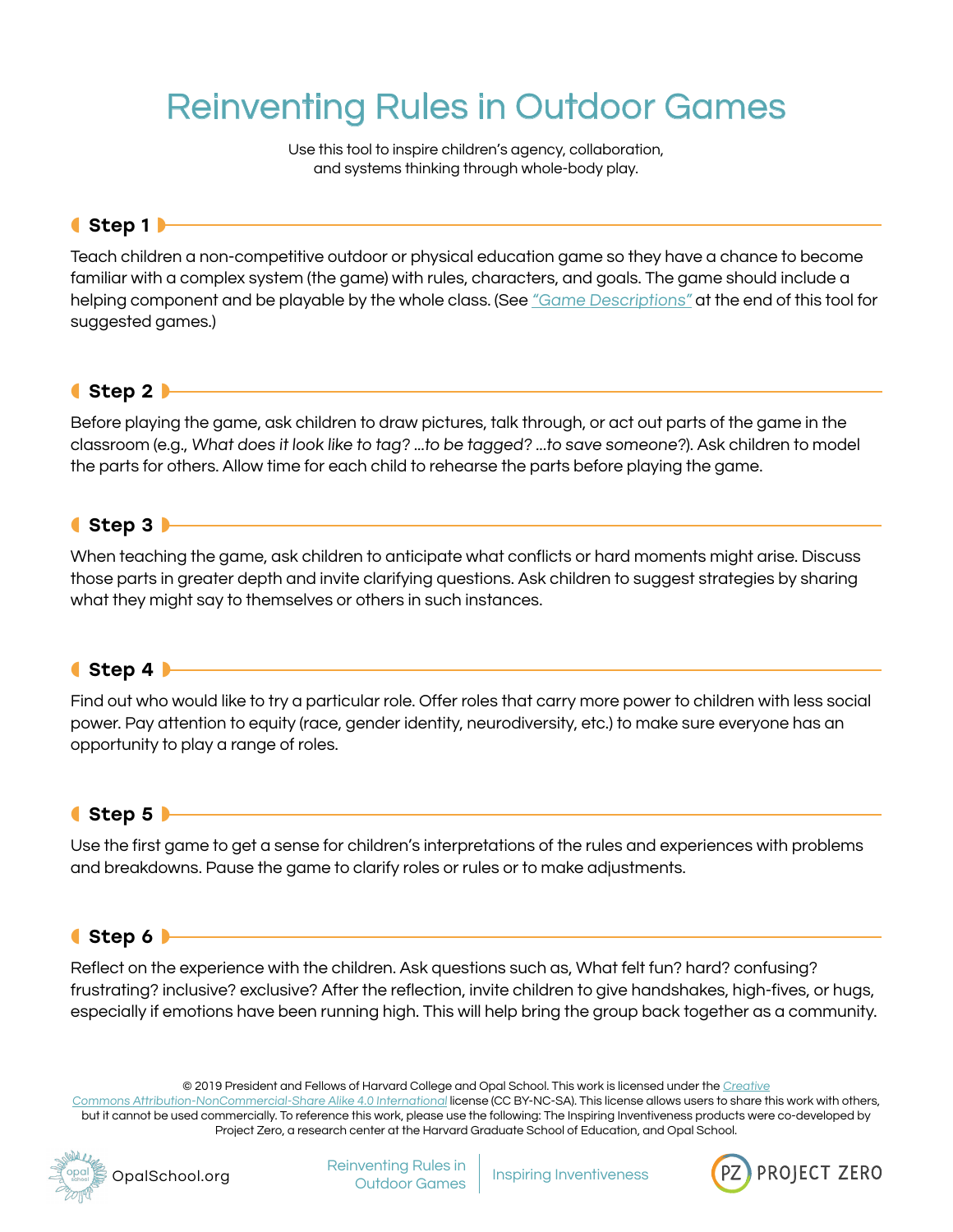# ◖Step 7◗

Create signals and make adjustments so the game will feel fun for everyone. For example, hand-on-head might mean "I'm not taggable"; rock-paper-scissors can be a way to move from a disagreement back to the game; a yellow pinnie might signify, "I'm playing, but I'm not getting tagged."

# **(Step 8: Reinvent the rules** ▶

Once children are familiar with the game, invite them to add new characters, roles, or rules. When children offer an idea, give other children an opportunity to ask them questions to clarify their ideas. In general, do not add more than one or two characters or rules at a time.

# Tips and Variations

- A single round of any of these games may only take a few minutes, so you can often fit several rounds into one period. The repetition also allows children to swap roles or try new characters.
- In all of these games, there are multiple options for what happens when someone gets tagged. Children can squat down and wait to be rescued; they can become the new tagger (trading jobs with the child who tagged them); they can give something to the tagger (like the rubber band in the Resource Game); they can become a helper to the tagger (like the sea monster in Grump Island); or they can transform into a new character (like the seaweed in Octopus Tag, or moss in the Great Wall of China).
- If, when rehearsing a game, children ask a large number of "what if" questions, tell them you will address the questions as they occur during the game, but not during classroom discussion.
- Once children have schemas for a variety of games, you can adjust the games to reflect ongoing project work (or a component of that work) in the classroom.

For video examples and reflections on practices that inspire inventiveness, become an Opal School Online Sustaining Member at [learning.opalschool.org.](http://learning.opalschool.org)



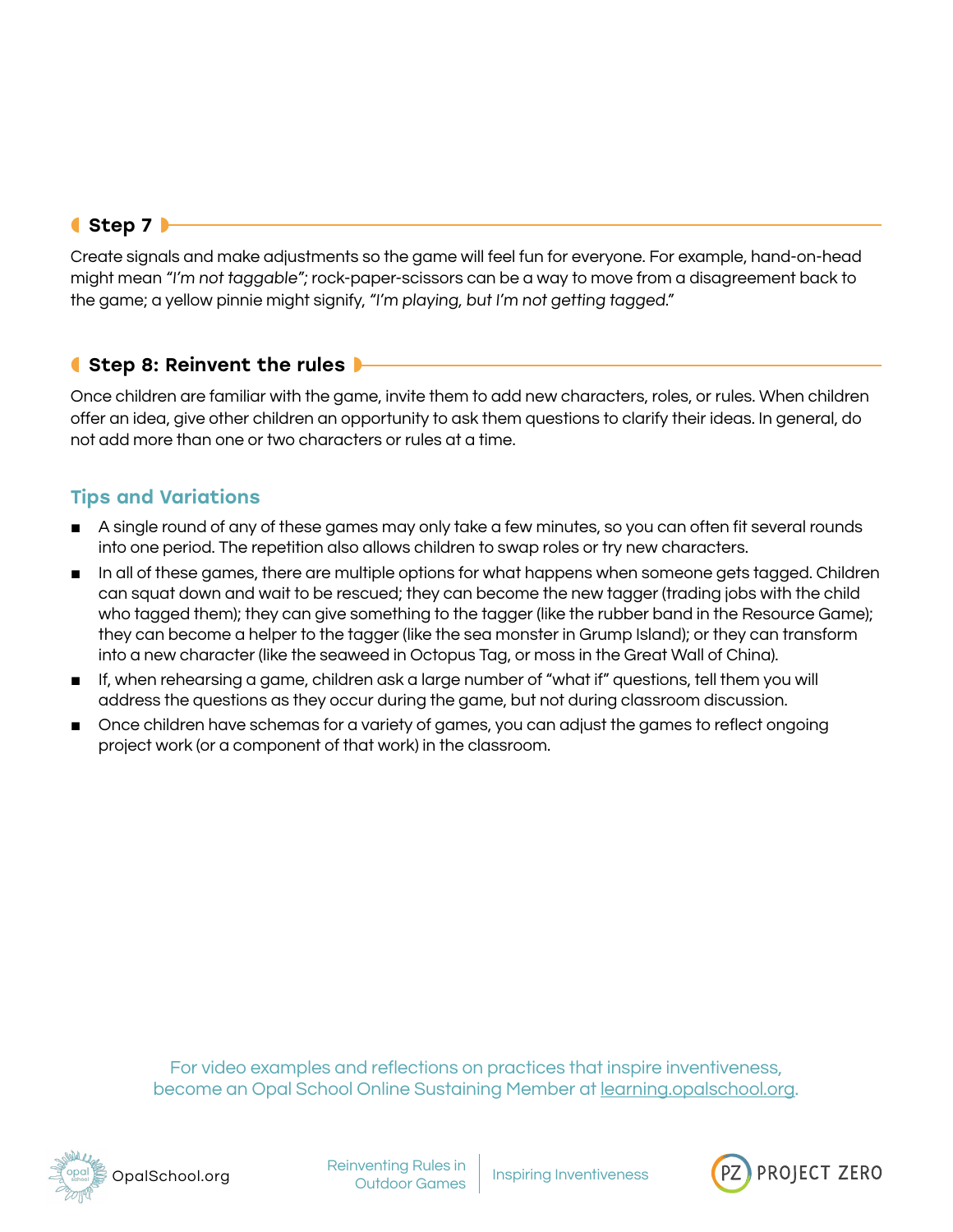Children need to practice the capacity to negotiate and sometimes disrupt the rules around them.

Although games rely on agreements about rules and the willingness of players to follow them, an overreliance on following rules can sometimes detract from children's agency and inventiveness. Children benefit from invitations to negotiate and renegotiate rules, to ask questions, to build consensus, and to commit to agreements made by the group. Such skills are called on in a healthy democratic society; practicing them by playing games throughout childhood helps to strengthen these skills in a low-stakes setting and to build community.



#### Suggested Time Frame

These games typically take 45 minutes. Introducing and reflecting on a game requires almost the same amount of time as playing it — so 45 minutes might include 10 minutes to get ready, 20 minutes to play,10 minutes to review, and 5 minutes of transition time.

#### When and How

Use this tool when you want to deepen children's understanding of games, rules, systems, or a particular area of study. You can also use this tool to build community, especially if the game includes opportunities to help others. Games can also be used simply when you want children to go outside and move around.

> For video examples and reflections on practices that inspire inventiveness, become an Opal School Online Sustaining Member at [learning.opalschool.org.](http://learning.opalschool.org)



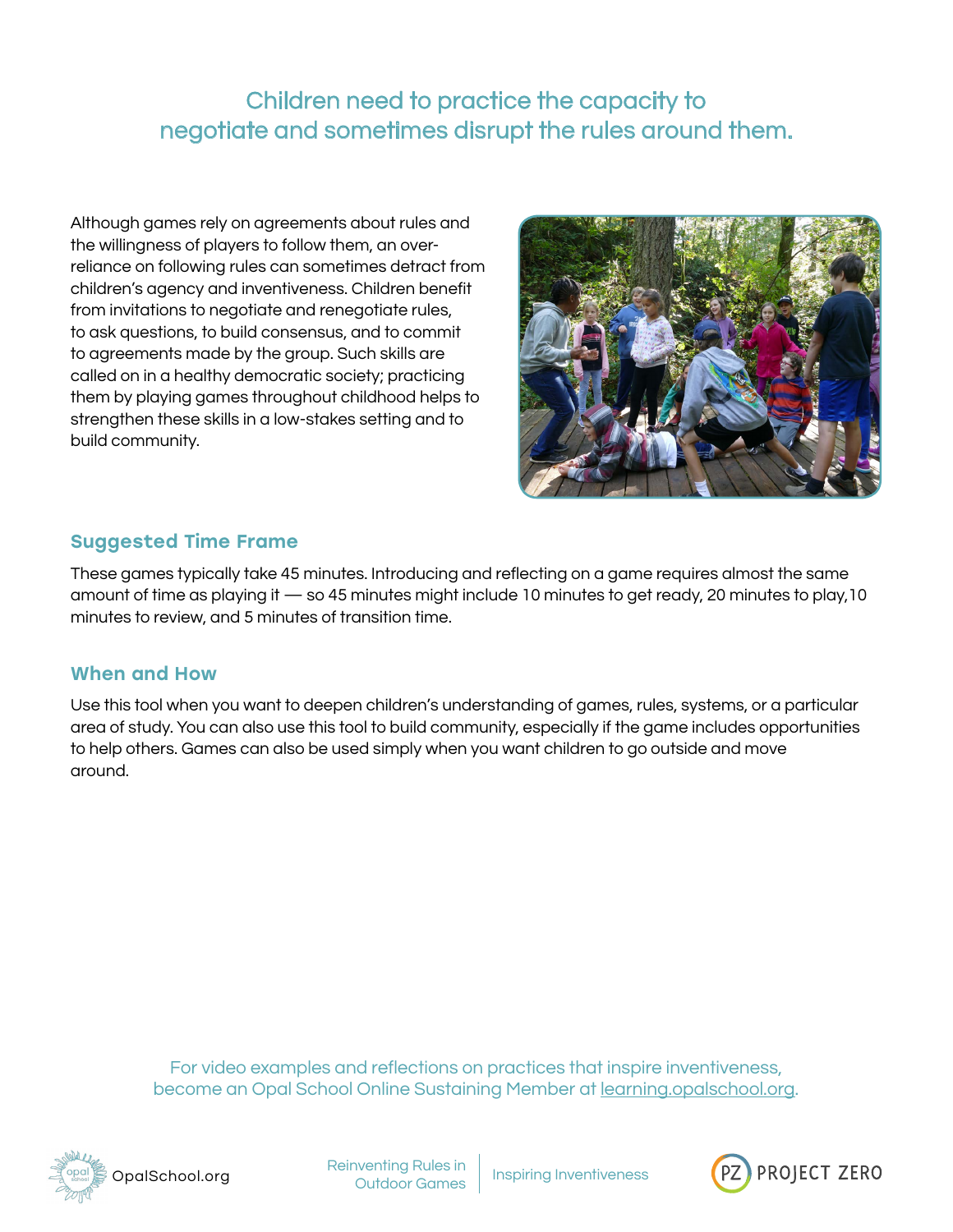# Game Descriptions

#### <span id="page-3-0"></span>China Wall

The goal of this game is twofold: For some children, it is to cross the 'Great Wall of China,' while for others, it is to prevent anyone from crossing the wall. Set up a line of cones about 30 feet across in a playing area. Ask two children to stand on the line of cones and act as "dragons" who can tag those crossing the wall. The dragons call the rest of the group across by saying, "Can you cross the Great Wall of China?" The group responds, "Yes," and charges from one side of the area, through the wall, to the other side. Dragons can run up and down the length of the wall of cones, but may not step off of it with both feet. Dragons can only tag others when the latter are crossing the wall. If children are tagged, they become "moss" on the wall and can tag others on the next crossing, but they may not run up and down the length of the wall. Children can add rules, such as that those who are tagged start off as dragon "eggs," but with each crossing, the eggs gradually hatch and grow into full-blown adult dragons with full tagging powers. The game continues until most of the wall is clogged up with dragons and moss, making it very difficult for anyone to cross. Then a new round starts.

#### Cross if You...

In this game, children try to move from one side of a playing area to the other. A caller (student or teacher) says, "Cross if you \_\_\_\_\_\_\_\_\_ [e.g., "like singing"]." If the statement applies to the players, they move from one side of the area to the other. This game can be used as a way for children to get to know other children if they pay attention to the prompts and when children cross. Prompts can range from "cross if you like reading," to "cross if you have slept in a tent," to "cross if you like strawberries." Children can add a tagger to make the game more exciting. When someone crossing gets tagged, she becomes the next tagger, or a helper to the existing tagger.

#### Grump Island

Set up two lines of cones on each side of the playing area, with two hula hoops in the middle representing islands in the ocean. Players try to "swim" across one side of the ocean to the other. They are required to step on an island during their ocean crossing to "rest." There is one Grump on each island. The Grump holds a soft dodgeball and tries to throw it at the swimmers as they cross. If a swimmer gets hit, the Grump becomes a swimmer and the swimmer is the new Grump on the island. There is also a sea monster who can travel anywhere in the ocean, but not on the land or on an island. If the sea monster tags a swimmer, the swimmer joins hands with the sea monster, and they become a two headed sea monster. Once the sea monster has four heads (four children with hands joined), it can decide whether to divide into two twoheaded sea monsters, or to try to tag a fifth person. If a fifth person is tagged, she becomes a new singleheaded sea monster, while the others go free and become swimmers. Children can add helping characters. For example, one child might introduce a sea turtle, who can "carry" a swimmer (hands on shoulders) safely to the other side of the ocean.



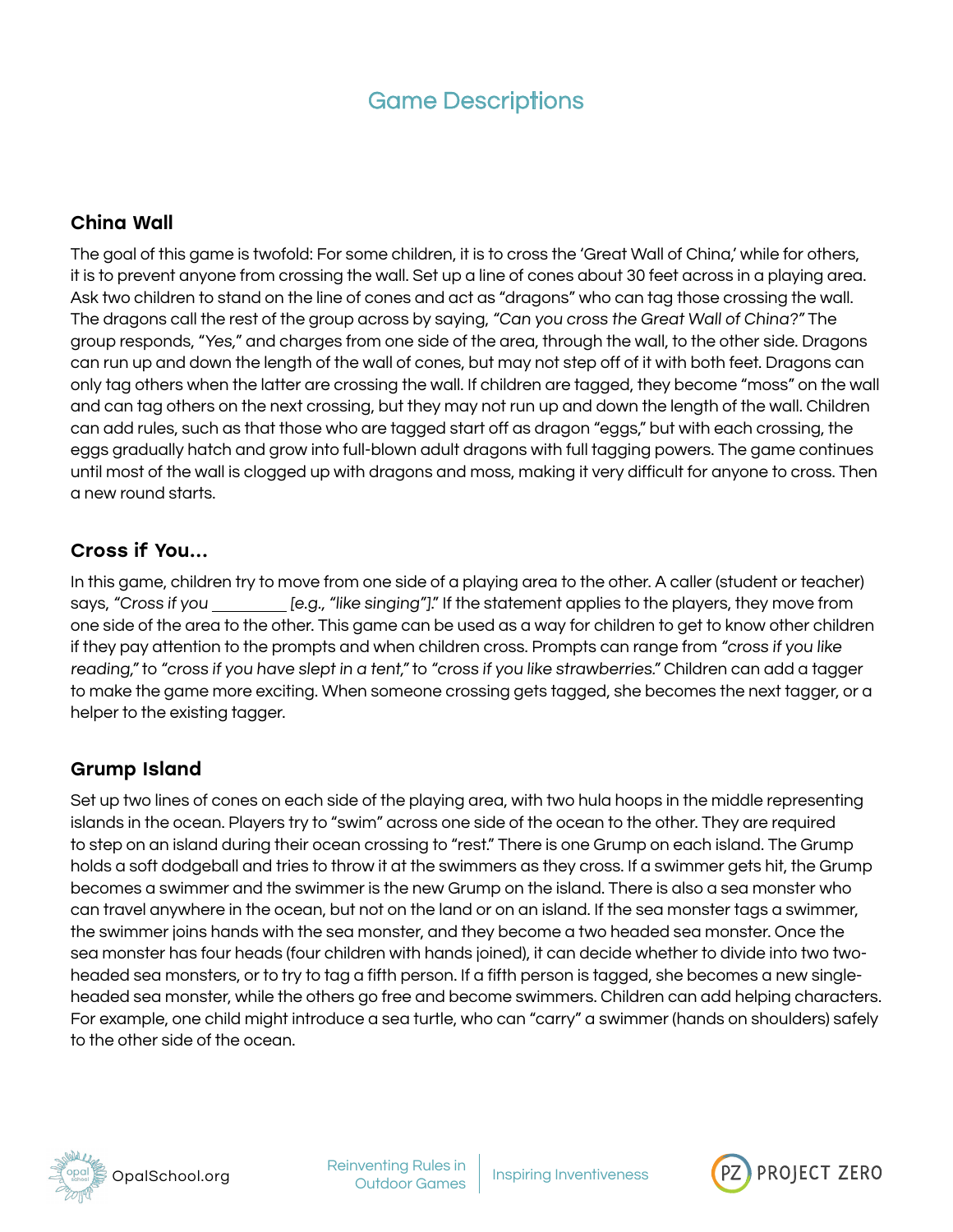# Everyone's Tag

Everyone is a tagger in this game. Each player tries to tag others without being tagged themselves. If a child is tagged, she squats down until the child who tagged her gets tagged. Then she can run free. If two people tag each other at the same time, they play "rock-paper-scissors" to decide who goes down and who runs free. Again, the person who goes down watches to see when the person who tagged them gets tagged by someone else. There is also a "poison cabbage" version of this game where those who are squatting down after being tagged can tag anyone who passes near them (without moving or diving), and then are free to run again. This helps the tagged people not get too bored waiting for the child who tagged them to get tagged. You can also call a "jail break" or "new round" as often as you like to free the players who are down and keep everyone moving.

#### Resource Game

Hide resources (in the form of various colors of popsicles sticks) throughout the playing area (often a meadow or open paved area on the playground) and surrounding area (often trees, rocks, or playground equipment). The popsicles sticks might represent food, water, or something else that the characters in the game need. Set up five hula hoops in a central area as "home bases" for small groups (typically three to five children). Ask for two or three volunteers to act as predators. The children trying to collect resources have several bands around their wrists that represent "lives." In order to survive, each small group has to collect a certain number of each resource. Resources may only be picked up and brought to home base one at a time, so children may not grab an entire handful of popsicle sticks. If children are tagged by a predator, they must give the predator one band. The predator usually tries to collect a certain number of bands from the players. (Sometimes one student seems to do most of the running and collecting without much interaction with teammates. In that case, you can suggest that players who share a home base need to work together to collect the resources [popsicle sticks] before returning home. You could specify that a resource needs to pass through at least two [or even all] teammates' hands before it can be brought to home base.) You might invite children to decide what happens to players who run out of bands. For example, perhaps there is a character who delivers bands to those who have none, or perhaps those players need to return to their home base for the remainder of the round.

#### Bees and Butterflies

Place two hula hoops that represent "hospitals" in the middle of the playing area. Most of the children are butterflies; a few are bees with foam pool noodles to tag the butterflies. If a butterfly gets tagged, she squats down and calls for help. Two other butterflies can respond by joining arms with the tagged butterfly, bringing her to the hospital, and counting to five. After that, all three butterflies can run free. This game can be modified to include ladybugs, wasps, and/or humans, each with a unique role that either helps or challenges the other characters.